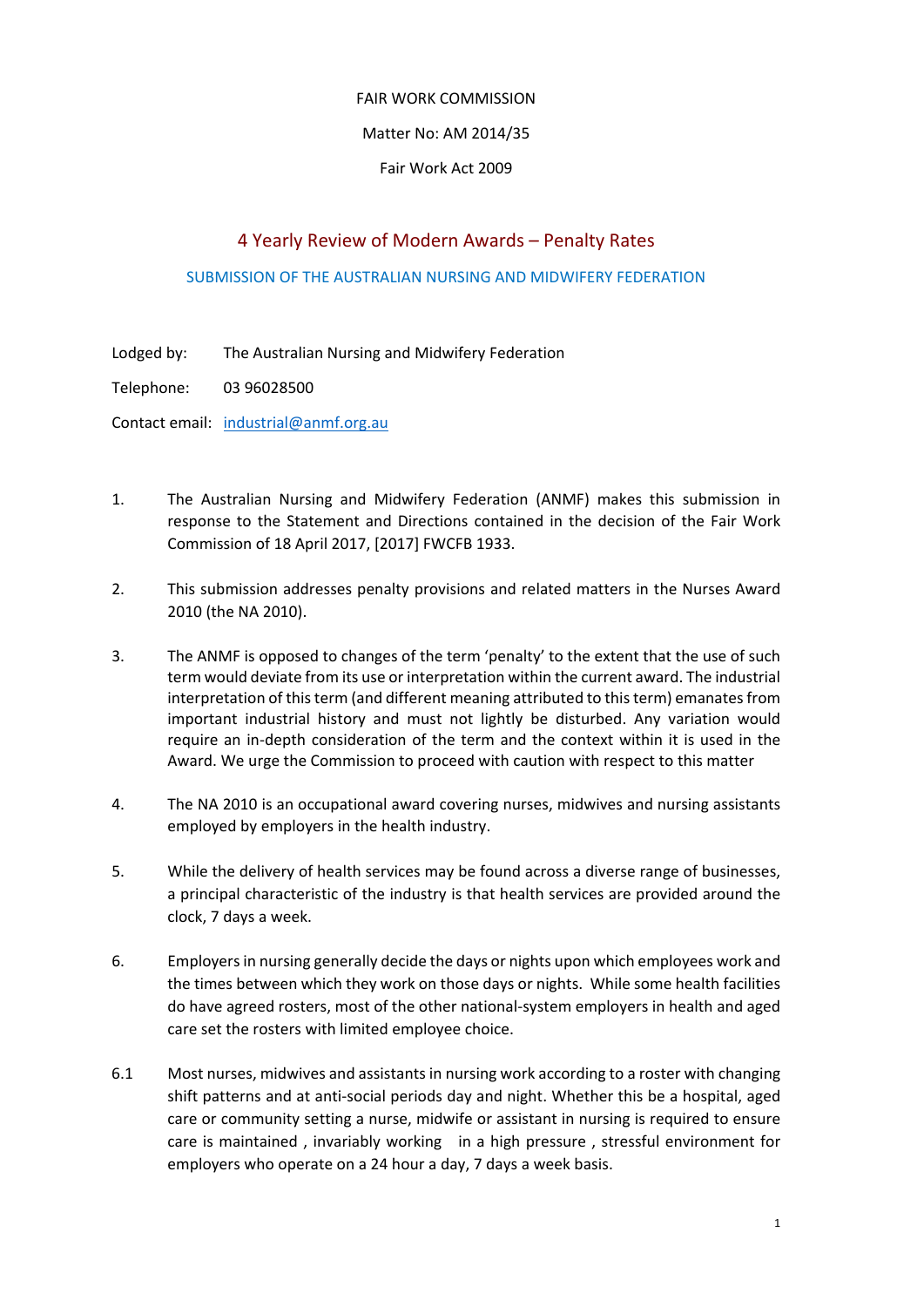- 6.2 As nurses, midwives and assistants in nursing are required to be at the frontline of the provision of health care they often suffer stress and other ill health effects from working not only long hours but also non-standard hours. Their obligations as employees, coupled with their professional commitment to the care and wellbeing of their clients, results in exploitation including having to shoulder unacceptable workloads, working short staffed, double shifts and excessive overtime. This in turn leads to burnout and contributes to recruitment and retention problems in specific health and aged care settings.
- 6.3 Health is also an industry beset with staff shortages, increased patient demands, and pressures on hospital budgets. For nurses, this working environment often increases the pressure to work long and unsociable hours.
- 7. In so far as it is relevant to this submission the term 'penalty 'is to be found in the following provisions of the NA 2010:

#### 7.1 **28 Overtime**

[28 varied by PR995202, PR585802]

- (a) Hours worked in excess of the ordinary hours on any day or shift prescribed in clause 21 – Ordinary ours of work, are to be paid as follows:
	- **(i)** Monday to Saturday (inclusive)—time and a half forthe first two hours and double time thereafter;
	- **(ii)** Sunday—double time; and
	- **(iii)** Public holidays—double time and a half.
- (b) Overtime penalties as prescribed in clause 1.1(a) do not apply to Registered nurse levels 4 and 5.

#### [28.1(c) substituted by PR995202 ppc 23Mar10]

(c) Overtime rates under this clause will be in substitution for and not cumulative upon the shift and weekend premiums prescribed in clause 26 – Saturday and Sunday work and clause 29 ‐ Shift work.

#### (d) **Part‐time employees**

All time worked by part‐time employees in excess of the rostered daily ordinary full‐time hours will be overtime and will be paid as prescribed in clause 1.1(a).

#### 7.2 **29. Shift work**

#### **29.1 Shift penalties**

- (a) Where an employee works a rostered afternoon shift between Monday and Friday, the employee will be paid a loading of 12.5% of their ordinary rate of pay.
- (b) Where an employee works a rostered nightshift between Monday and Friday, the employee will be paid a loading of 15% of their ordinary rate of pay.
- (c) The provisions of this clause do not apply where an employee commences their ordinary hours of work after 12.00 noon and completes those hours at or before 6.00 pm on that day.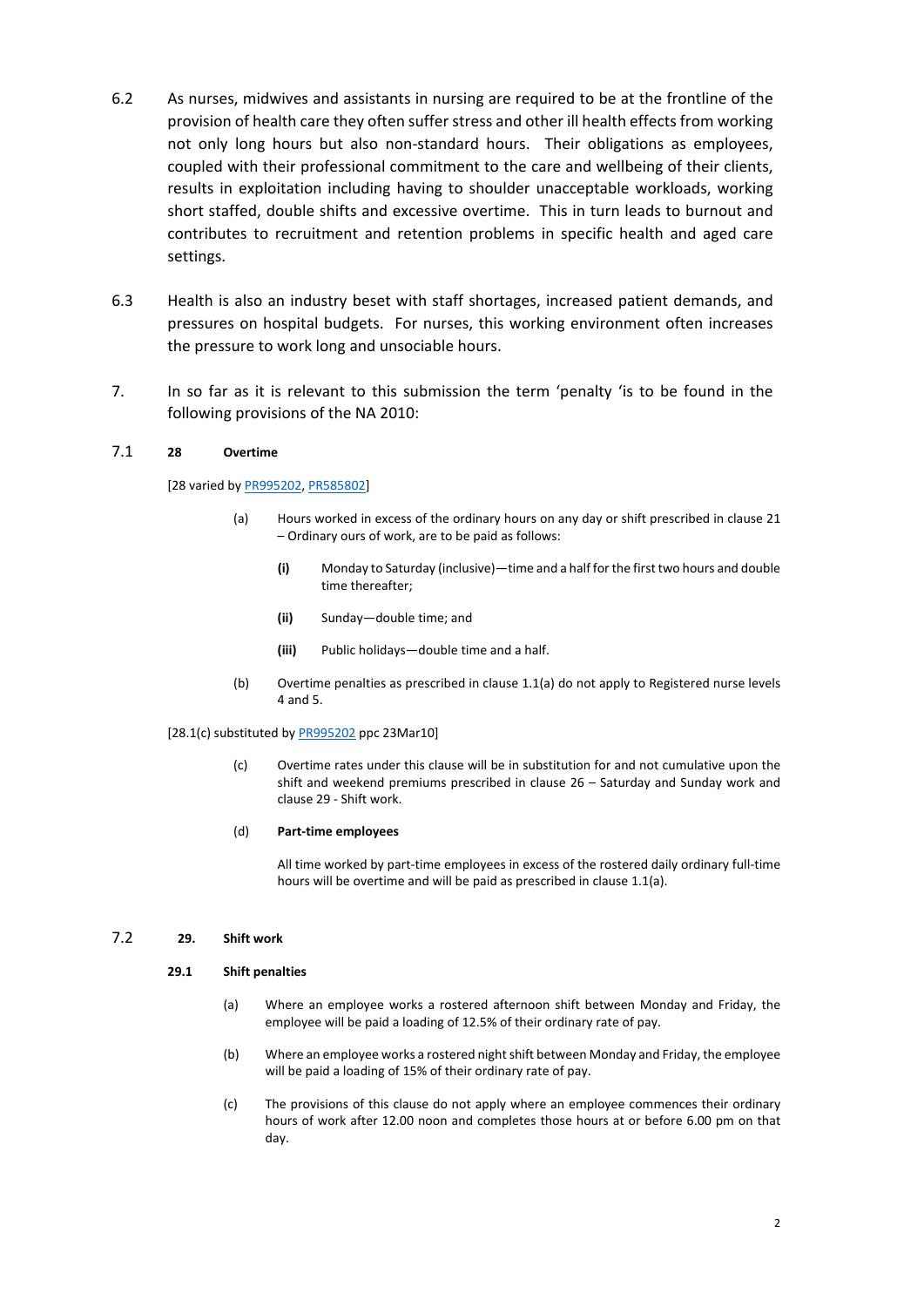For the purposes of this clause:

- (i) **Afternoon shift** means any shift commencing not earlier than 12.00 noon and finishing after 6.00 pm on the same day; and
- (ii) **Night shift** means any shift commencing on or after 6.00 pm and finishing before 7.30 am on the following day.
- (d) The shift penalties prescribed in this clause will not apply to shift work performed by an employee on Saturday, Sunday or public holiday where the extra payment prescribed by clause 26 – Saturday and Sunday work and clause 32 – Public holidays applies
- (e) The Provisions of this clause will not apply to Registered nurse levels 4 and 5.
- 8. It is uncontentious to note that penalties have existed alongside awards and agreements for the entire period of industrial regulation in Australia. The history of the establishment and review of penalty rates demonstrates the important role of penalties to deter aberrant behaviour by employers.
- 9. Industrial tribunals have historically set penalty rates to compensate employees for working outside standard hours (daytimes between Monday and Friday) and to ensure that employers generally maintained standard hours for employees by placing a labour rate premium on work outside those hours.
- 9.1 In *Barrier Branch of Amalgamated Miners Association v Broken Hill Pty Company Ltd* (1909), Justice Higgins awarded penalty payments valued at time‐and‐a‐half of ordinary payments be made for work on the seventh day in any week, an official holiday and all time of work done in excess of the ordinary shift during each day of twenty hours'. Higgins awarded the penalty rates, firstly as compensation to employees being made to work at inconvenient times, but secondly to act as a deterrent against '*long or abnormal hours being used by employers'.* (3 CAR commencing at p21)
- 9.2 In seeking to give meaning to the term 'penalty rates' the Full Court of the Conciliation and Arbitration Court in 1947 stated :

*Usually an award provides for an ordinary rate of remuneration, payable for the ordinary work of a standard period performed under normal conditions, and for additional amounts to be paid where work is done under special conditions of time, place or circumstance. In one sense the use of the term "penalty" as applied to such additional amounts is a misnomer, there is no question of punishment about the matter. But in another sense it expresses accurately enough the operation of the requirement of additional payment as, inter alia, a deterrent against calling upon employees to work in the circumstances in which the additional payment is required to be made. Re Rates of Pay for work performed on Saturdays and Sundays* (58 CAR 610 at 615)

- 9.3 Seventy years on, the reasoning is just as sound. Penalty rates act both as a deterrent to employers to engage workers outside standard hours and as compensation to workers who work outside standard hours.
- 10. Over-reliance on working long hours remains a serious issue across many sectors and where possible this should be discouraged. In our submission there remains an important place for a penalty on employers as an explicit signal and deterrent to working excessive hours, particularly during weekends and at other unsociable times. Further it isimportant references to penalties remain in awards because in our view the term connotes something different to additional remuneration.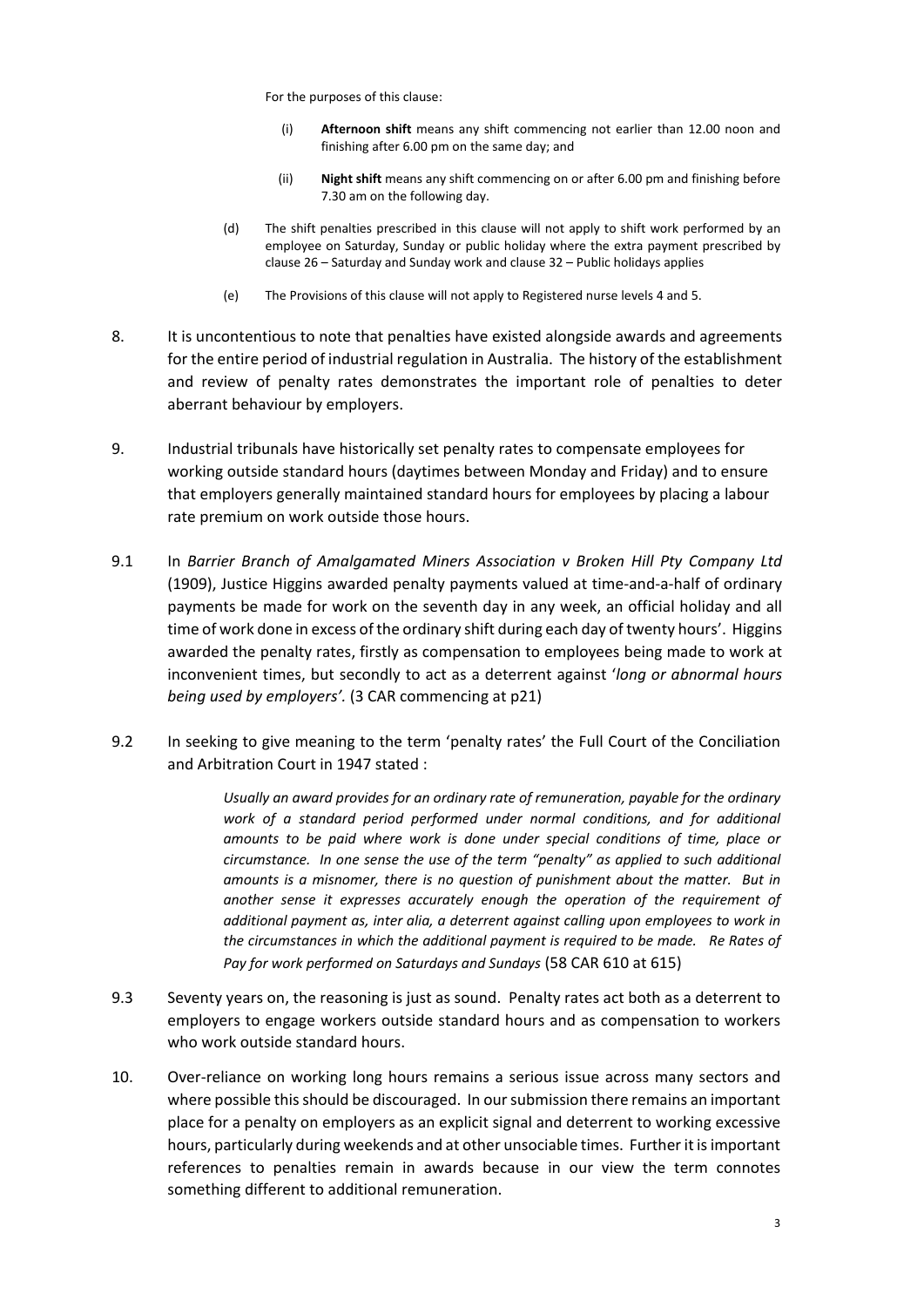- 11. While today 'modern' awards bear little resemblance to the comprehensive and important industrial instruments of the past, in nursing they continue to operate in conjunction with agreements to set wages and conditions of employment.
- 11.1 The establishment of a modern award must be consistent with the modern awards objective (s134). Section 134(da) provides that awards need to provide additional remuneration for work that is unsocial , irregular , unpredictable or may be defined as overtime in the particular award.
- 11.2 Section134 (da) was incorporated into the Act as a result of the passing of the Fair *Work Amendment Bill 2013 (the Bill). T*here is nothing in the terms of the Bill or the Explanatory Memorandum to the Bill that would suggest the need for consequential changes to the terminology of modern award provisions. Rather the reference in s134(da) to 'additional remuneration' merely requires the Commission to have regard to the need to provide additional remuneration for work that was unsocial, irregular, and unpredictable or work that may be defined as overtime.
- 11.3 Section 139 sets out terms that may be included in modern awards:
	- (1) A modern award may include terms about any of the following matters:
		- (e) Penalty rates, including for any of the following:
			- **(i)** employees working unsocial, irregular or unpredictable hours;
			- **(ii)** employees working on weekends or public holidays;
			- **(iii)** shift workers; …"
- 11.4 We note sections 16, 18, 62, 114 and 323 of the Act also refer to "penalty rates".
- 12. The Commission must have regard to the principle Object of the Act vis, *… to provide a balanced framework for cooperative and productive workplace relations that promotes national economic prosperity and social inclusion for all Australians by:*
- 12.1 Modern awards contribute to providing a balance between the rights and obligations of both employers and employee.
- 12.2 In most workplaces, including where nurses are engaged, employers have broad control over employees. In most cases this control includes the largely unfettered right to:
	- Set the roster arrangements;
	- Set the numbers of employees;
	- Set the skill mix.
- 12.3 Other rights to control employees are constrained. In awards this is generally by the application of a penalty, for example where the employer requires an employee to work excessive hours.